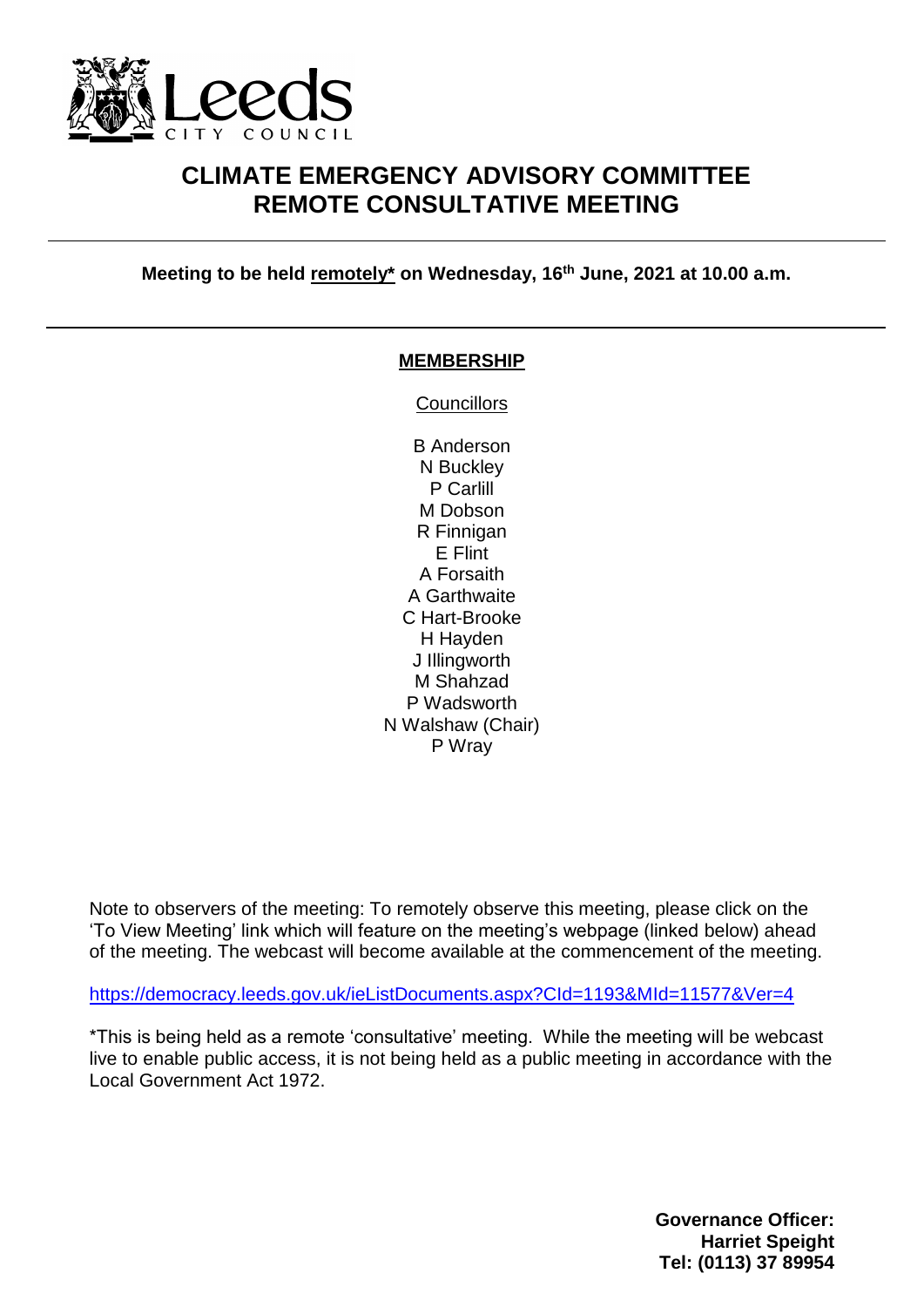# **A G E N D A**

| <b>Item</b><br><b>No</b> | <b>Ward/Equal</b><br><b>Opportunities</b> | <b>Item Not</b><br>Open |                                                                                                                                                                                                                                                                                                                                                                                | Page<br><b>No</b> |
|--------------------------|-------------------------------------------|-------------------------|--------------------------------------------------------------------------------------------------------------------------------------------------------------------------------------------------------------------------------------------------------------------------------------------------------------------------------------------------------------------------------|-------------------|
| 1                        |                                           |                         | <b>APOLOGIES FOR ABSENCE</b>                                                                                                                                                                                                                                                                                                                                                   |                   |
|                          |                                           |                         | To receive any apologies for absence.                                                                                                                                                                                                                                                                                                                                          |                   |
| 2                        |                                           |                         | <b>DECLARATIONS OF DISCLOSABLE</b><br><b>PECUNIARY INTERESTS</b>                                                                                                                                                                                                                                                                                                               |                   |
|                          |                                           |                         | To disclose or draw attention to any disclosable<br>pecuniary or other interests for the purposes of<br>Section 31 of the Localism Act 2011 and<br>paragraphs 13-16 of the Members' Code of<br>Conduct.                                                                                                                                                                        |                   |
| 3                        |                                           |                         | <b>MINUTES - 10 MARCH 2021</b>                                                                                                                                                                                                                                                                                                                                                 | $5 - 8$           |
|                          |                                           |                         | To note for information the draft minutes of the<br><b>Climate Emergency Advisory Committee meeting</b><br>held on 10 March 2021.                                                                                                                                                                                                                                              |                   |
| 4                        |                                           |                         | <b>OPEN FORUM</b>                                                                                                                                                                                                                                                                                                                                                              |                   |
|                          |                                           |                         | At the discretion of the Chair, a period of up to 15<br>minutes may be allocated at each ordinary meeting<br>for members of the public to make representations<br>or to ask questions on matters within the terms of<br>reference of the Committee. No member of the<br>public shall speak for more than five minutes in the<br>Open Forum, except by permission of the Chair. |                   |
|                          |                                           |                         | Please note: Members of the public are asked to<br>submit a video of their question or statement to<br>climate.emergency@leeds.gov.uk by 4 p.m. on<br>Friday 11th June 2021.                                                                                                                                                                                                   |                   |
| 5                        |                                           |                         | <b>WORKING GROUPS UPDATE</b>                                                                                                                                                                                                                                                                                                                                                   |                   |
|                          |                                           |                         | To receive a verbal update on the progress of the<br>Committees' working groups to date.                                                                                                                                                                                                                                                                                       |                   |